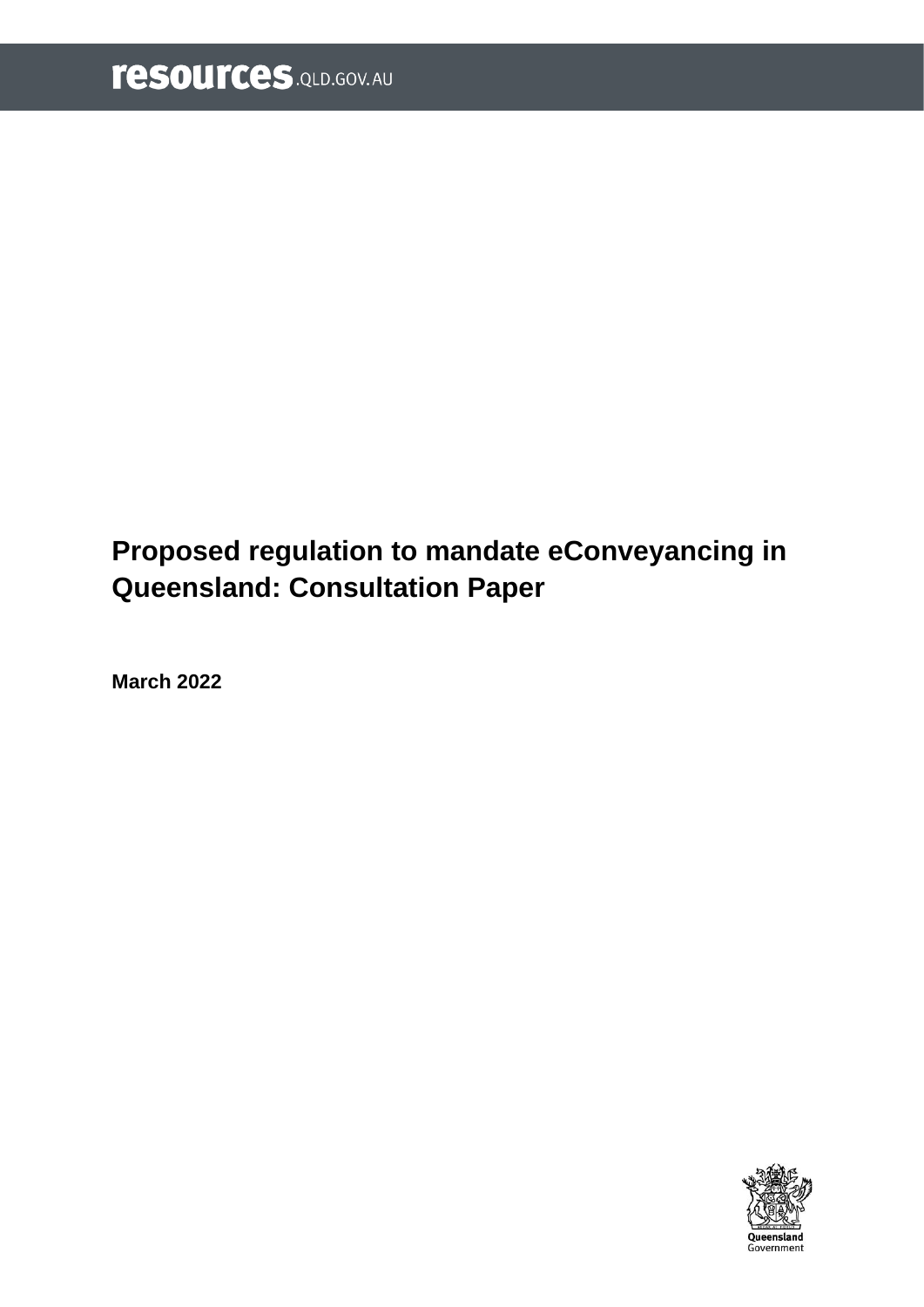This publication has been compiled by Department of Resources.

© State of Queensland, 2022

The Queensland Government supports and encourages the dissemination and exchange of its information. The copyright in this publication is licensed under a Creative Commons Attribution 4.0 International (CC BY 4.0) licence.



Under this licence you are free, without having to seek our permission, to use this publication in accordance with the licence terms. You must keep intact the copyright notice and attribute the State of Queensland as the source of the publication.

Note: Some content in this publication may have different licence terms as indicated.

For more information on this licence, visit https://creativecommons.org/licenses/by/4.0/.

The information contained herein is subject to change without notice. The Queensland Government shall not be liable for technical or other errors or omissions contained herein. The reader/user accepts all risks and responsibility for losses, damages, costs and other consequences resulting directly or indirectly from using this information.

#### **Interpreter statement**:



The Queensland Government is committed to providing accessible services to Queenslanders from all culturally and linguistically diverse backgrounds. If you have difficulty in understanding this document, you can contact us within Australia on 13QGOV (13 74 68) and we will arrange an interpreter to effectively communicate the report to you.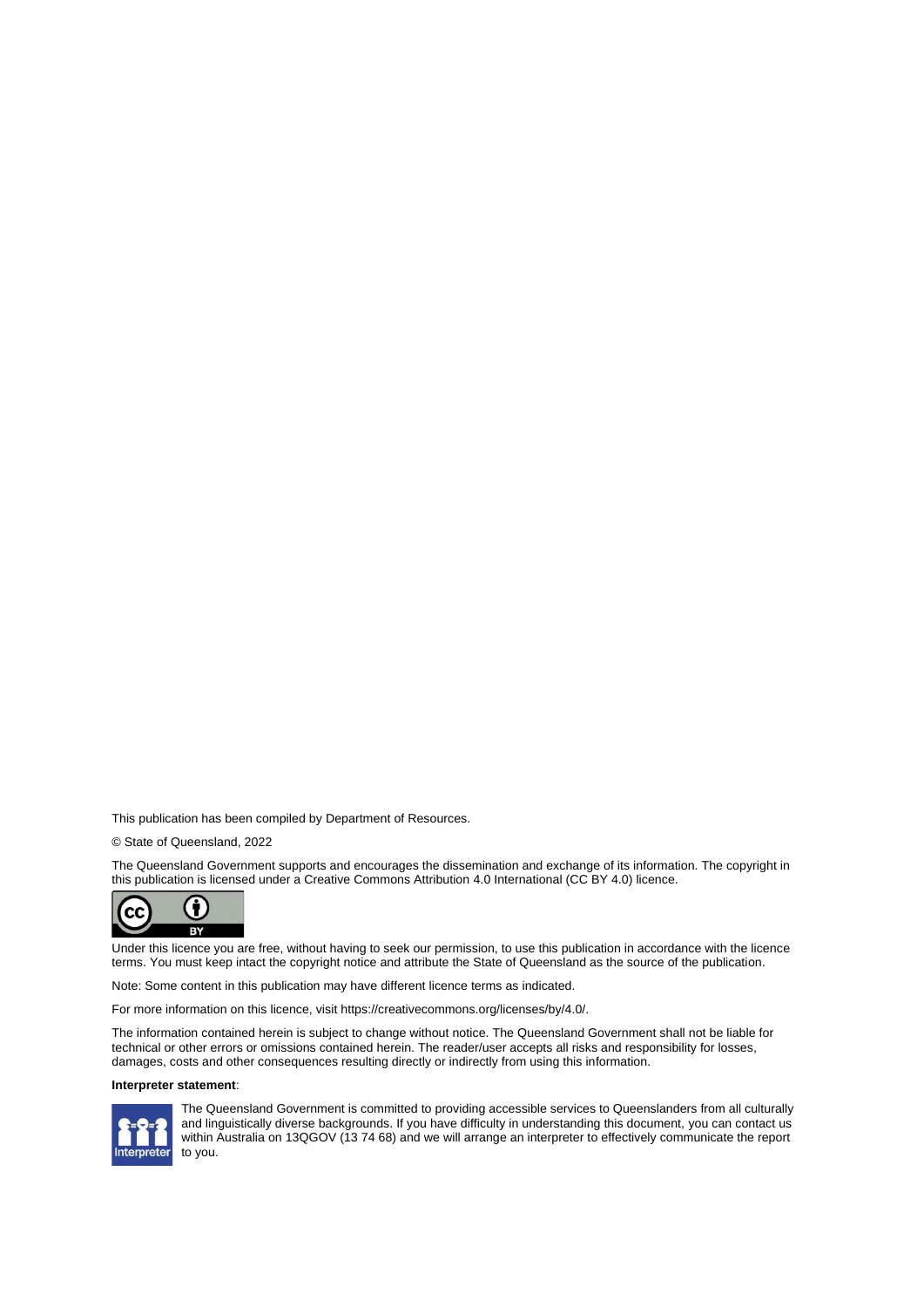# **Overview**

Queensland introduced voluntary eConveyancing in 2013, under the National Federation Reform Council's Intergovernmental Agreement for a national electronic conveyancing (eConveyancing) system. The initial phase of the roll-out has been through a voluntary model that has allowed the conveyancing sector to adopt electronic conveyancing practices or maintain traditional lodgement practices.

The sector has adapted well to the eConveyancing framework with over 70 per cent of relevant titling transactions now lodged via eConveyancing. The evidence that there are significant administrative efficiencies, enhanced security and accuracy, immediate confirmation of lodgement with time savings for all parties has prompted the Queensland government to transition to a mandatory eConveyancing system for conveyancing professionals.

The Department of Resources is developing a new Land Title Regulation to mandate certain 'classes' of conveyancing instruments or documents to be lodged or deposited using the Electronic Lodgement Network (ELN)<sup>1</sup>, unless exempted. See the **table below** for the classes of instruments and other documents subject to the mandate.

Queensland's transition to mandatory eConveyancing will deliver a consistent service delivery experience for all the parties involved in the execution of contracts. It is anticipated the mandate will take effect in early 2023, ten years after commencement of optional eConveyancing in Queensland.

eConveyancing has delivered administrative efficiencies over traditional paper and manual processes for the sector, as well as reducing the time taken for practitioners to administer dual lodgement processes (paper and electronic); providing greater security and accuracy of transactions; immediate confirmation of lodgement; and time savings from reduced travel and in-person execution of documents.

Market trends towards digital and online interfaces have increased pressure on governments to replace paper and manual processes. Governments, financial institutions, industry, and the community have quickly responded to the new digital environment and shifted towards electronic systems for communication, development, and storage of information.

Transitioning to a mandatory eConveyancing system is the next step and Queensland's conveyancing sector is well positioned to make this transition. These changes will bring Queensland into line with other States that have mandated eConveyancing and would contribute to a nationally consistent service delivery approach. Reaching 100 per cent lodgement of eligible land title documents by eConveyancing will deliver the cost and administrative efficiencies for the conveyancing sector, government, and those in the community buying and selling property.

This consultation paper is seeking your feedback to inform the development of the new Land Title Regulation. A summary of the proposed detail of the regulation is outlined below**.** Submissions on the proposed regulatory amendments should be forwarded to the Department of Resources by **COB 6 May 2022**. How to provide feedback is outlined at end of the paper.

<sup>1</sup> There are currently two nationally approved ELNOs - Property Exchange Australia Limited (PEXA) and Sympli Australia Pty Ltd (Sympli).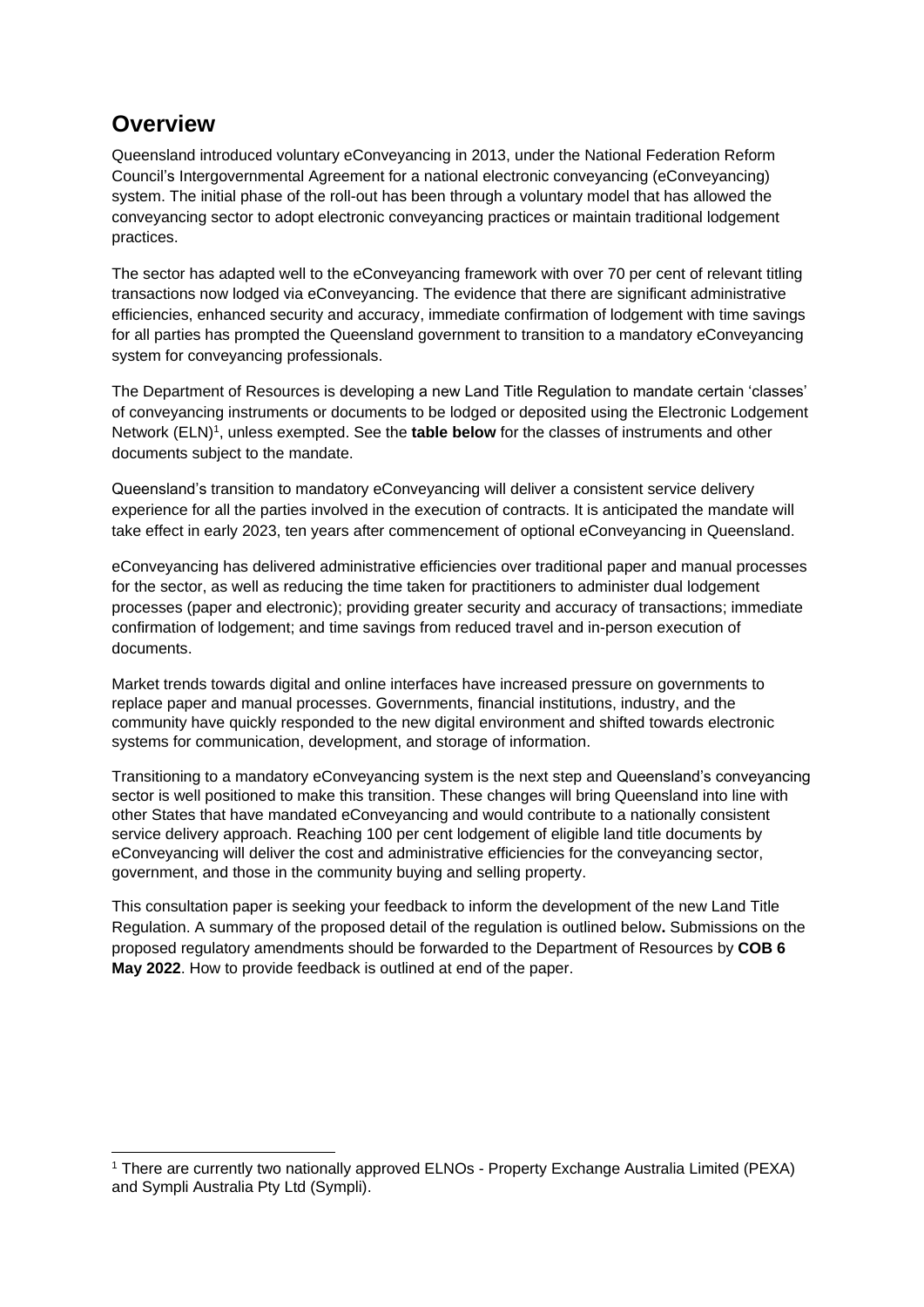### **Table of contents**

| Range of 'classes' of instruments and other documents (electronic conveyancing documents) and |  |
|-----------------------------------------------------------------------------------------------|--|
|                                                                                               |  |
|                                                                                               |  |
|                                                                                               |  |
|                                                                                               |  |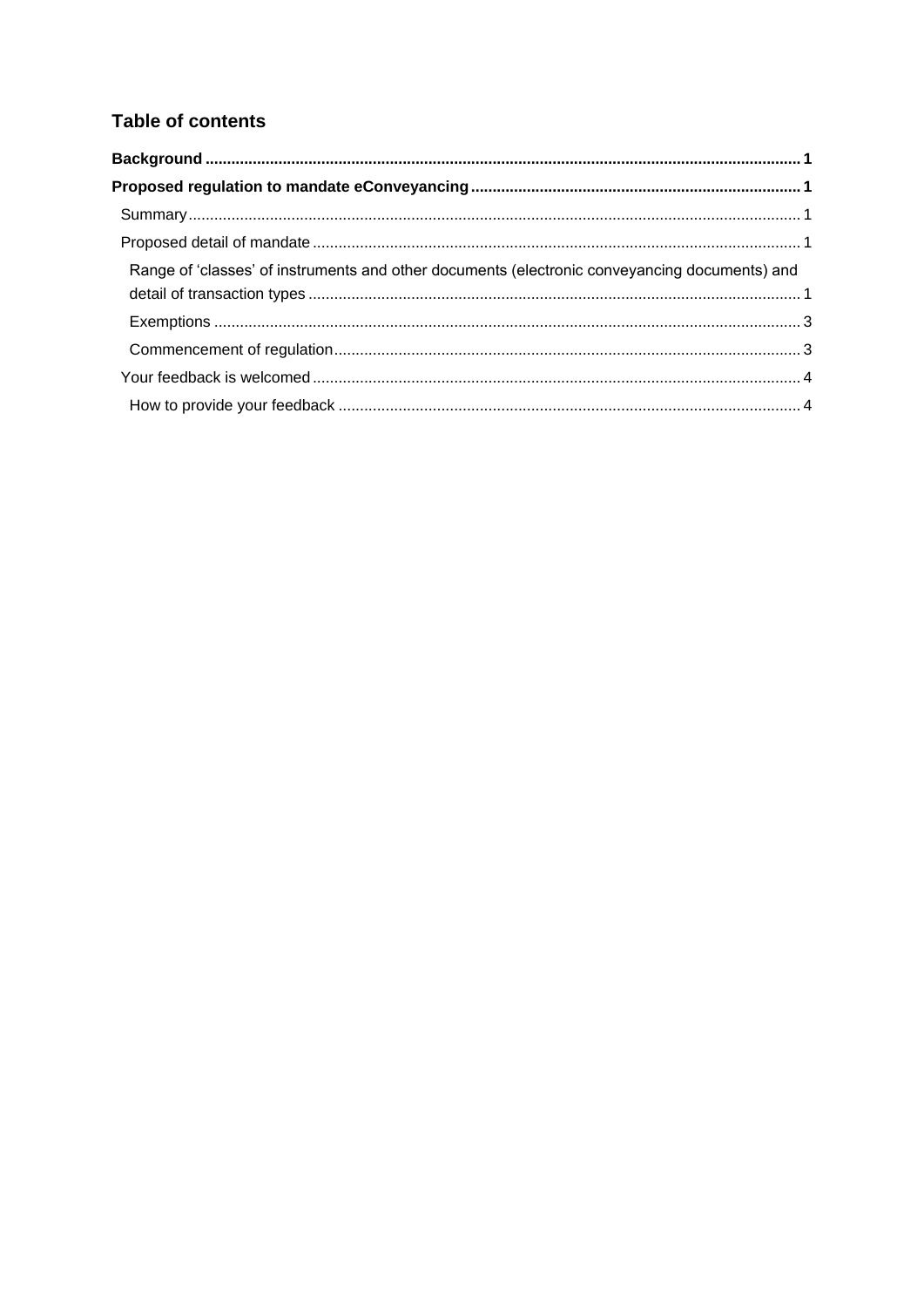# <span id="page-4-0"></span>**Background**

The Council of Australian Governments agreed to a national electronic system for settling real property transactions, which was ratified through the [Intergovernmental Agreement](https://www.arnecc.gov.au/wp-content/uploads/2021/08/IGA_for_an_Electronic_Conveyancing_National_Law.pdf) for national eConveyancing.

Queensland enacted the *Electronic Conveyancing National Law (Queensland) Act 2013*, establishing the framework for the Registrar of Titles to determine and implement the Operating Requirements for an approved Electronic Lodgement Network Operator (ELNO)<sup>2</sup> and the Participation Rules for the lodgement or deposit of land title transactions through an [Electronic Lodgement Network](https://www.titlesqld.com.au/elodgment-econveyancing/elodgement/#:~:text=eLodgement%20is%20a%20fast%2C%20easy%20and%20secure%20way,access%20receipts%2C%20lodgement%20summaries%20and%20registration%20confirmation%20statements.) (ELN).

Since 2016, New South Wales, Victoria, South Australia, and Western Australia have all implemented compulsory eConveyancing for certain land title transaction types. The Australian Capital Territory, Northern Territory and Tasmania are at different stages of activity to implement eConveyancing in their jurisdictions.

# <span id="page-4-1"></span>**Proposed regulatory amendments to mandate eConveyancing**

#### <span id="page-4-2"></span>**Summary**

The *Land Title Act 1994* enables a regulation to stipulate classes of land title instruments or other documents that must be lodged using an ELN by a prescribed class of person.

It is proposed to make a new Land Title Regulation 2022 to specify:

- types or classes of instruments or other documents that must be lodged electronically through the ELN;
- exemptions that will apply.

The mandate would apply to eligible conveyancing subscribers under the Participation Rules, unless exempted. Self-represented parties (i.e. those without a solicitor to handle their conveyancing) are unable to become eConveyancing subscribers and will be exempt from the mandate and may continue to lodge paper documents.

The regulations are anticipated to take effect in early 2023.

## <span id="page-4-3"></span>**Proposed detail of mandate**

#### <span id="page-4-4"></span>**Range of 'classes' of instruments and other documents (electronic conveyancing documents) and detail of transaction types**

**Table** - The electronic conveyancing document and transaction types proposed to be listed by the regulation are those that are capable of lodgement using eConveyancing

| <b>Electronic</b><br>conveyancing<br>document type | Detail of the transactions under the 'class' of electronic conveyancing<br>document       |
|----------------------------------------------------|-------------------------------------------------------------------------------------------|
| Transfer (Form 1)                                  | Fee simple<br>$\bullet$                                                                   |
|                                                    | Whole of the land<br>٠                                                                    |
| Including the form 24                              | Where both the transferee and the transferor (as applicable) are any of the<br>following: |
| Including the form 25                              | individuals<br>$\Omega$                                                                   |
| (as applicable)                                    | corporations<br>$\circ$                                                                   |
|                                                    | trustees<br>$\circ$                                                                       |
|                                                    | personal representatives<br>$\circ$                                                       |

<sup>2</sup> There are currently two nationally approved ELNOs - Property Exchange Australia Limited (PEXA) and Sympli Australia Pty Ltd (Sympli).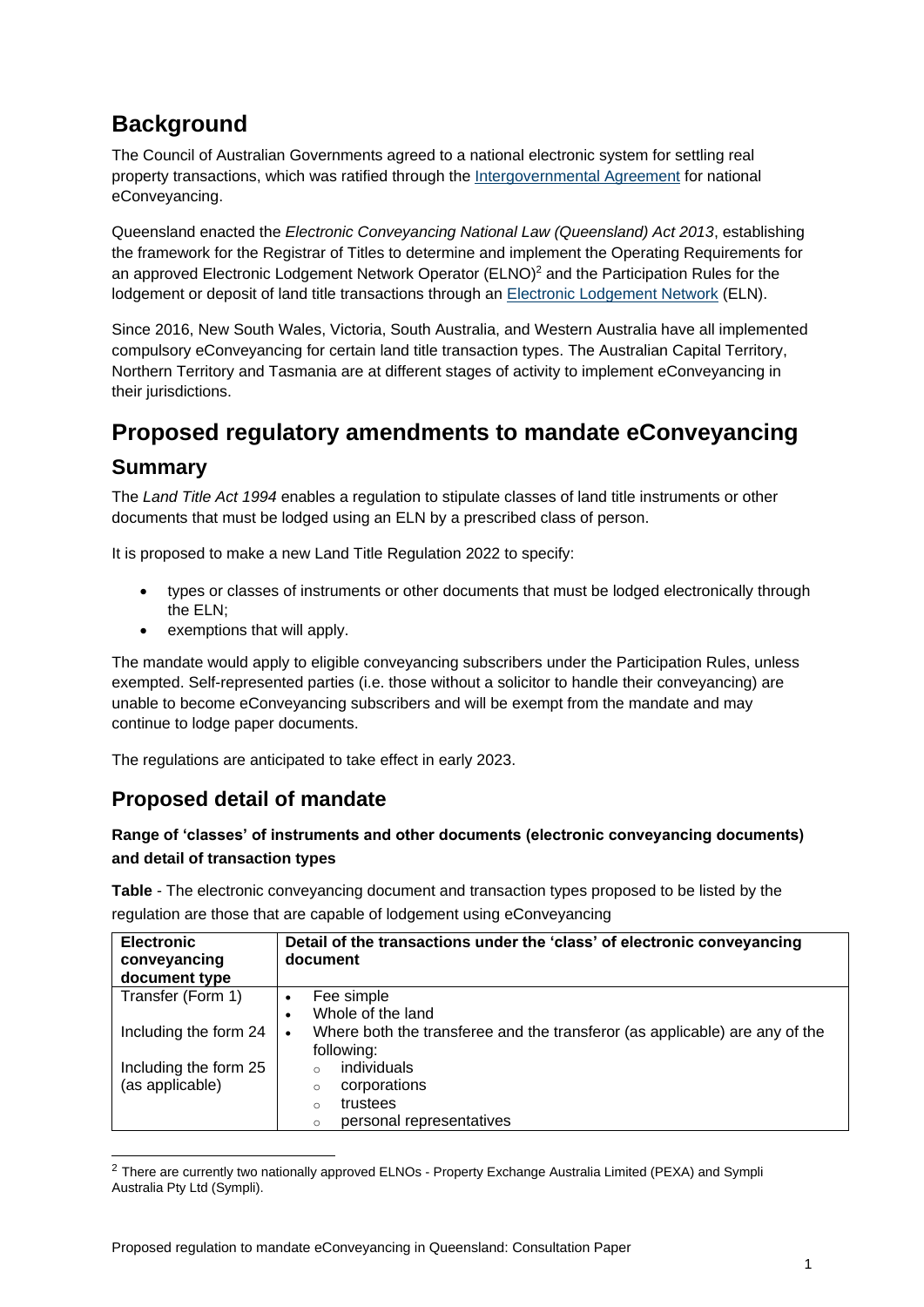|                       | <b>State of Queensland</b><br>$\circ$                                                  |
|-----------------------|----------------------------------------------------------------------------------------|
|                       | <b>Commonwealth of Australia</b><br>$\circ$                                            |
|                       | <b>Local Governments</b><br>$\circ$                                                    |
|                       | charitable bodies<br>$\circ$                                                           |
|                       | other organisations                                                                    |
|                       | $\circ$<br>All lots on title                                                           |
|                       | $\bullet$                                                                              |
|                       | Where the consideration is any of the following:                                       |
|                       | monetary<br>$\circ$                                                                    |
|                       | gift<br>$\circ$                                                                        |
|                       | natural love and affection<br>$\circ$                                                  |
|                       | retirement or appointment of a trustee<br>$\circ$                                      |
|                       | death and appointment of a trustee<br>$\circ$                                          |
|                       | discharge and appointment of a trustee<br>$\circ$                                      |
|                       | desire to change tenancy<br>$\circ$                                                    |
|                       | severance of joint tenancy pursuant to s59 of Land Title Act<br>$\circ$                |
|                       | agreement under the part VIIIAB Family Law Act<br>$\circ$                              |
|                       | financial agreement under the part VIIIA of the Family Law Act 1975<br>$\circ$         |
|                       | assumption of liability under mortgage<br>$\circ$                                      |
|                       | pursuant to a clause in the trust deed<br>$\circ$                                      |
|                       | pursuant to a family law act order                                                     |
|                       | $\circ$<br>pursuant to the rules of intestacy (transferor must be a personal           |
|                       | $\circ$                                                                                |
|                       | representative)                                                                        |
|                       | pursuant to the terms of a will (transferor must be a personal<br>$\circ$              |
|                       | representative)                                                                        |
| Mortgage (National    | Fee simple<br>$\bullet$                                                                |
| Mortgage Form)        | Where both the mortgagor and the mortgagee (as applicable) are any of the<br>$\bullet$ |
|                       | following:                                                                             |
|                       | individuals<br>$\circ$                                                                 |
|                       | corporations<br>$\circ$                                                                |
|                       | trustees<br>$\circ$                                                                    |
|                       | personal representatives<br>$\circ$                                                    |
|                       | <b>State of Queensland</b><br>$\circ$                                                  |
|                       | Commonwealth of Australia<br>$\circ$                                                   |
|                       | Local Governments (excluding as mortgagor)<br>$\circ$                                  |
|                       | charitable bodies<br>$\circ$                                                           |
|                       | other organisations<br>$\circ$                                                         |
|                       | Whole of land<br>$\bullet$                                                             |
|                       | All lots on title                                                                      |
|                       |                                                                                        |
|                       | All of the registered owners                                                           |
| Release of mortgage   | Fee simple<br>$\bullet$                                                                |
| (Form 3)              | Whole of land<br>$\bullet$                                                             |
|                       | All lots on title<br>$\bullet$                                                         |
|                       | All of the registered mortgagors<br>$\bullet$                                          |
| Caveat (Form 11)      | Fee simple<br>$\bullet$                                                                |
|                       | Caveats where the claim category is any of the following and the claim is<br>$\bullet$ |
|                       | available electronically:                                                              |
|                       | Charge<br>$\circ$                                                                      |
|                       | Constructive trust<br>$\circ$                                                          |
|                       | Mortgage<br>$\circ$                                                                    |
|                       | Purchase<br>$\circ$                                                                    |
| Withdrawal of caveat  | Fee simple<br>$\bullet$                                                                |
| (Form 14)             | Withdrawal from all lots included in the caveat<br>$\bullet$                           |
| Priority notice (PNN) | Fee simple<br>$\bullet$                                                                |
|                       | <b>Water Allocation</b><br>$\bullet$                                                   |
|                       |                                                                                        |
|                       | Fee simple pursuant to the Southbank Corporation Act 1989<br>$\bullet$                 |
|                       | All lots on title<br>$\bullet$                                                         |
| Extension of priority | Fee simple<br>$\bullet$                                                                |
| notice (PNE)          | <b>Water Allocation</b><br>$\bullet$                                                   |
|                       | Fee simple pursuant to the Southbank Corporation Act 1989<br>$\bullet$                 |
|                       | All lots on title                                                                      |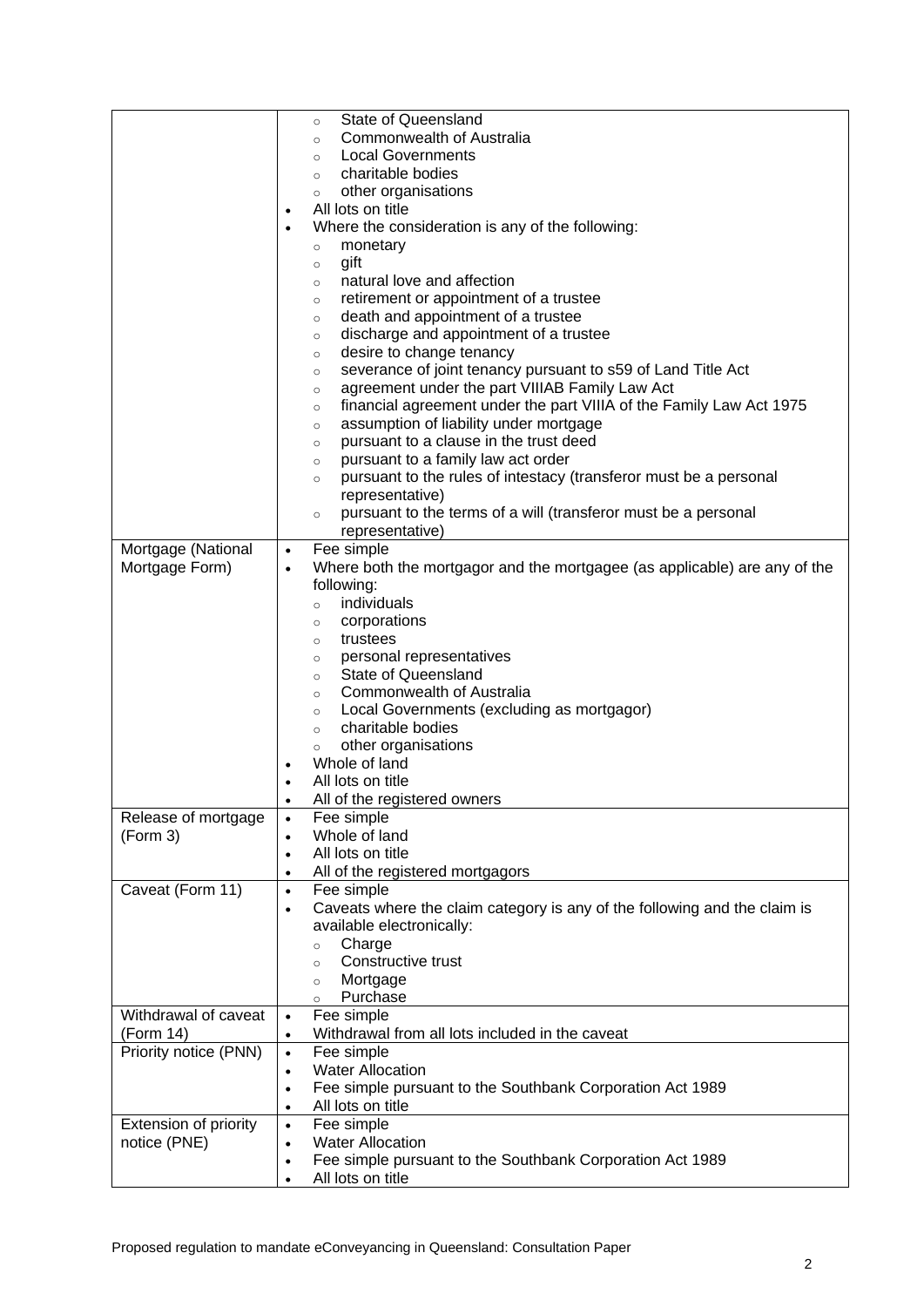|                          | All current titles where the priority notice is current<br>$\bullet$       |
|--------------------------|----------------------------------------------------------------------------|
| Withdrawal of priority   | Fee simple<br>$\bullet$                                                    |
| notice (PNW)             | <b>Water Allocation</b>                                                    |
|                          | Fee simple pursuant to the Southbank Corporation Act 1989                  |
|                          | All lots on title                                                          |
|                          | All current titles where the priority notice is current                    |
| Transmission by          | Fee simple<br>$\bullet$                                                    |
| death application        | Whole of the land<br>$\bullet$                                             |
| (Grant in                | All lots on title                                                          |
| Queensland or            | Deceased sole registered owner<br>$\bullet$                                |
| Queensland               | Where a grant of representation in Queensland or a Queensland<br>$\bullet$ |
| <b>Recognised Grant)</b> | Recognised Grant has been obtained.                                        |
| (Form 5)                 |                                                                            |

#### <span id="page-6-0"></span>**Exemptions**

The following exemptions are proposed to apply to the mandate:

- a) Where the title is not electronically tradeable, for example:
	- i) The registered owner has the recorded capacity of 'minor'; or
	- ii) The registered owner has a name suffix; or
	- iii) The title is for part of the lot (including timeshares and other undivided moieties); or
	- iv) Where a Party is a deregistered company or bankrupt.
- b) Where one or more of the Parties are self-represented. The term *self-represented* means the Party is a person and is not:
	- i) eligible to enter into a Participation Agreement to become a Subscriber; or
	- ii) a Subscriber; or
	- iii) an Authorised Deposit-taking Institution; or
	- iv) a registered financial corporation; or
	- v) represented by a person who is a Subscriber or eligible to enter into a Participation Agreement to become a Subscriber.
- c) Where the Instrument or Document is required to be presented for lodgement together with an Instrument or Document which is not an Electronic Conveyancing Document. .
- d) Where technical difficulties prevent the Instrument or Document from being completed and lodged using an ELN, for example:
	- i) internet outages;
	- ii) unavailability of the ELN;
	- iii) natural disasters.
- e) Where Titles Queensland (on behalf of the Registrar) has granted a Subscriber a waiver, for that single Instrument or Document or for a specific type of Instrument or Document.
- f) Where an Instrument or Document has been executed by at least one party prior to the date mandatory eConveyancing takes effect.
- g) Where the Instrument or Documents or functionality required to complete the Instrument or Documents has not been made available in any ELN.
- h) Where a consent is required to be deposited with an Electronic Conveyancing Document in the Lodgement Case.

Certain terms used in this paper have the same meanings as defined in the *Electronic Conveyancing National Law (Queensland)* and *Land Title Act 1994* – i.e., electronic conveyancing document, Participation Rules and Operating Requirements.

#### <span id="page-6-1"></span>**Commencement of regulation**

To provide certainty for the conveyancing sector it is proposed the regulation will be made by the middle of 2022 and commence in January 2023.